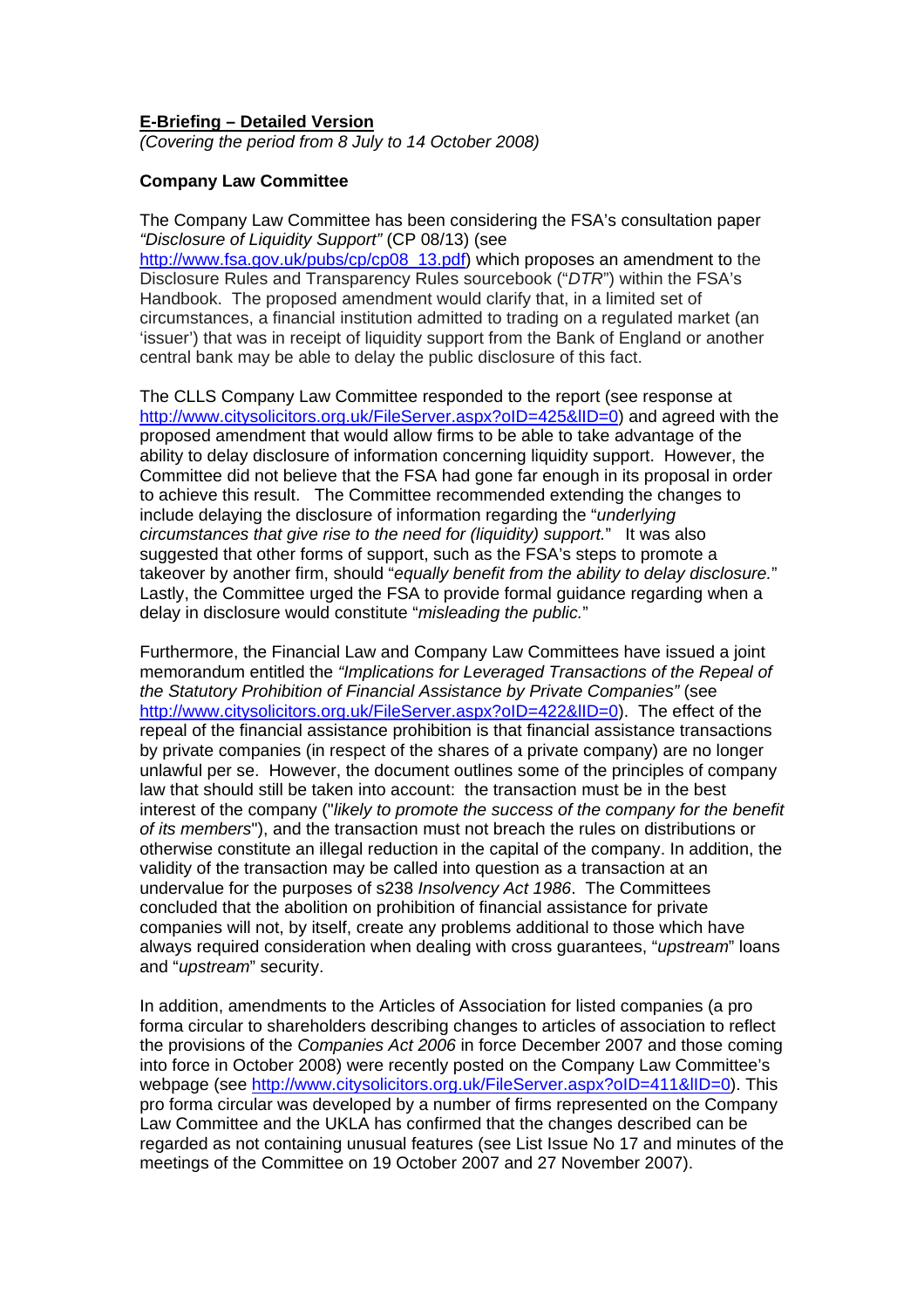The Company Law Committee may also be commenting on the liability issues arising from the Davies Report (see http://62.164.176.164/d/davies\_review\_finalreport\_040607.pdf). The review

considers issuer liability to investors in respect of misstatements to the market and, in particular, the exercise of the powers conferred by the new section 90B of the *Financial Services and Markets Act 2000* (inserted by the *Companies Act 2006*).

# **Construction Law Committee**

The Committee recently made a submission on the *Draft Construction Contracts Bill* (see http://www.citysolicitors.org.uk/FileServer.aspx?oID=417&lID=0). The response stated, *inter alia*, that it disagreed with the proposal contained in the draft Bill to allow a party seeking payment to make an application for payment which would in certain circumstances be binding on the payer. The response stated that adjudication would provide a sufficient default mechanism where a certifier fails to certify a sum due. The response further stated that the binding application process would be extremely unfavourable to small companies and those who are one off clients of the construction industry.

The Committee also recently held a successful foundation level training programme mooted last Autumn. The sessions were held at Ashurst and Nabarro and were well attended (approximately 60 people per session). The training sessions were aimed at trainees and newly qualified construction lawyers and the attendees came from over 20 different firms.

Furthermore, Stephen Dennison QC of Atkin Chambers recently gave a talk to members of the CLLS Construction Law Committee and their guests on the subject of concurrent delay. Stephen is a leading construction silk with first hand experience of this complex area. He reviewed the relevant case law and focussed on recent developments.

# **Employment Law Committee**

The Committee is currently considering a Department for Business, Enterprise and Regulatory Reform (BERR) document which sets out a proposal to recast the European Works Council Directive (94/45/EC) (see <http://www.berr.gov.uk/files/file47617.pdf>). The Commission is under a duty to review the Directive, and, after identifying a number of problems with the practical application of the Directive, has published a legislative proposal to amend the Directive and deal with those problems. The Commission's stated objectives for amending the directive are:

- To improve the effectiveness of information and consultation of employees in existing European Works Councils (EWC);
- To increase the number of EWCs being established;
- To improve the legal certainty in the setting up and the operation of EWCs (for example during mergers and acquisitions); and
- To enhance the coherence between EWCs and other national level procedures for informing and consulting employees.

The Committee recently responded to the Advisory, Conciliation and Arbitration Service (ACAS) consultation on its Draft Code of Practice on discipline and grievance (see http://www.acas.org.uk/CHttpHandler.ashx?id=880&p=0 for the consultation paper and http://www.citysolicitors.org.uk/FileServer.aspx?oID=408&IID=0 for the response). The draft code is a proposed amendment to the ACAS's existing Code of Practice, and is designed to take into account changes that are expected to be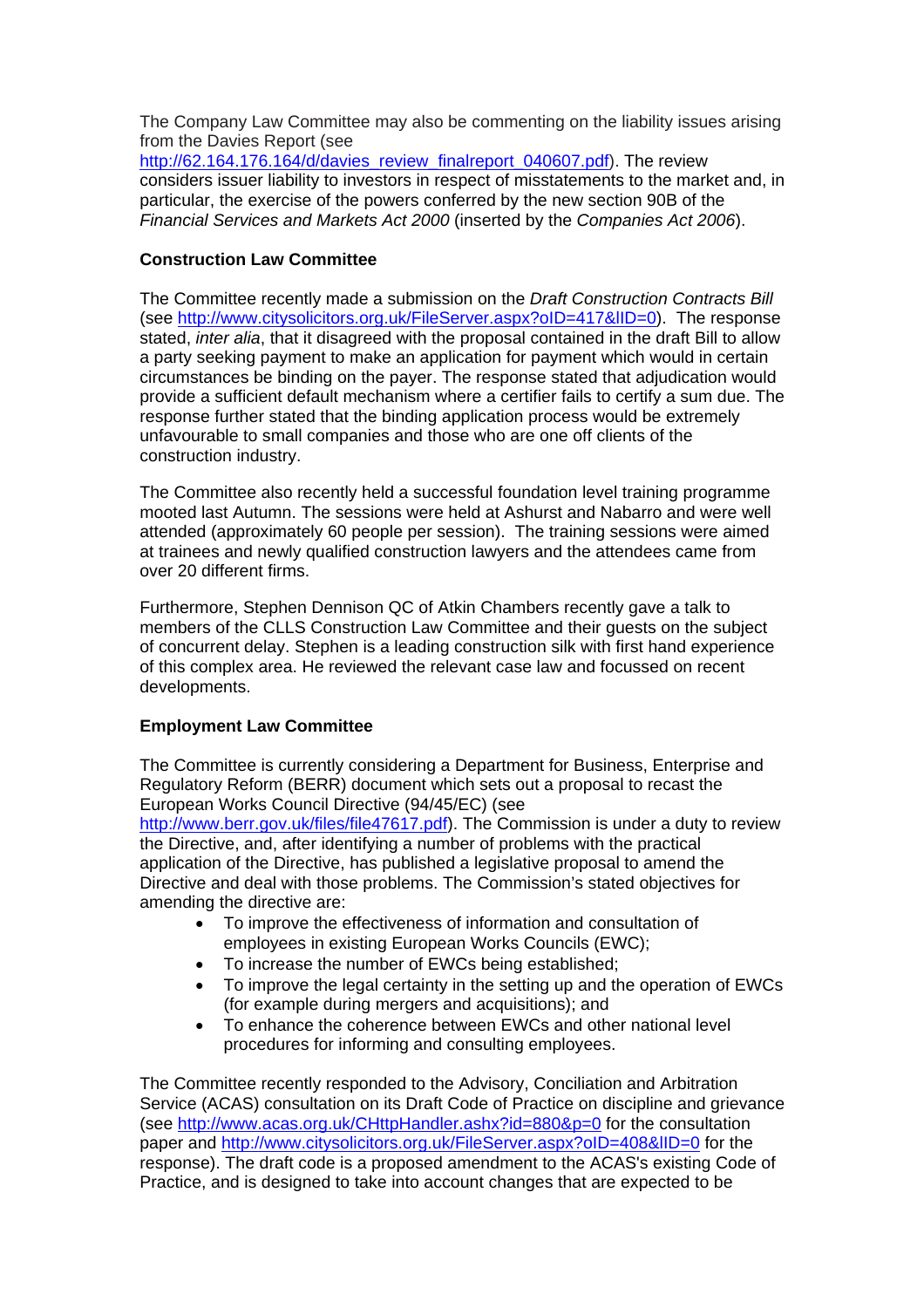introduced by the *Employment Bill 2007*. The Code is designed to come into operation in April 2009, to coincide with the Government's plan to introduce the changes to workplace dispute resolution. The response stated, *inter alia*, that the code should state clearly that the ACAS guidance for the code does not form part of the code; that the code is solely to be used to determine whether an adjustment should be made to an award; and that the code is *"principles based"*.

#### **Financial Law Committee**

Please refer to the comments above (re the Company Law Committee) with regards to the joint memorandum entitled the "*Implications for Leveraged Transactions of the Repeal of the Statutory Prohibition of Financial Assistance by Private Companies*".

As a result of recent market events, the Treasury, Bank of England, and Financial Services Authority (together, the Authorities) along with the Financial Services Compensation Scheme (FSCS) have been working to develop the UK's response. In July of this year, the Authorities released *Financial stability and depositor protection: further consultation (*[http://www.fsa.gov.uk/pubs/cp/jointcp\\_stability.pdf\)](http://www.fsa.gov.uk/pubs/cp/jointcp_stability.pdf) which sought to consult on the latest government proposals to strengthen the stability and resilience of the UK financial system. The Authorities also released a more detailed, technical explanation of the special resolution regime for banks (SRR) which is outlined in "*Financial stability and depositor protection: special resolution regime*" (see

http://www.bankofengland.co.uk/publications/other/financialstability/financialstabilityd epositorprotection080722.pdf)*.* The paper proposed that the special resolution regime could be used in the case of real or likely bank failures measured by reference to FSA's Threshold Conditions (within the meaning of section 41(1) of the *Financial Services and Markets Act 2000*) (provided that certain other conditions were satisfied).

Among other things, the proposals cover the SRR objectives, the roles of the Treasury, Bank of England and Financial Services Authority (together, the "*Authorities*"), governance arrangements, powers for the Bank of England to transfer all or part of the failing bank to a private sector purchaser or to a publicly-controlled bridge bank, a special bank administration procedure to facilitate partial transfers to a bridge bank, powers for the Treasury to take a failing bank into temporary public sector ownership, powers to set up compensation arrangements for failing banks, their creditors and shareholders, and powers for a bank to be put into a bank insolvency procedure. The paper stated that "*the Authorities recognise that the measures and tools included in their proposals for a SRR include significant new powers, marking important changes in the institutional, legal and insolvency arrangements for banks operating in the UK.*" The paper also stated that there will have to be considerations made for the implications regarding property rights contained in the *Human Rights Act 1998* and European Community law (in particular, the rules relating to State aid).

Separate responses to the *Financial stability and depositor protection: special resolution regime* paper were issued by the CLLS Financial Law (http://www.citysolicitors.org.uk/FileServer.aspx?oID=431&lID=0), Insolvency Law (http://www.citysolicitors.org.uk/FileServer.aspx?oID=432&lID=0), and Regulatory Law Committees (http://www.citysolicitors.org.uk/FileServer.aspx?oID=433&lID=0). Some of the principal common concerns included the uncertainty that the proposals could create, and the extent to which they would permit interference with contractual relations. **It should be noted that, since the above submissions were submitted, the Banking Bill has been published and the areas of greatest concern are now**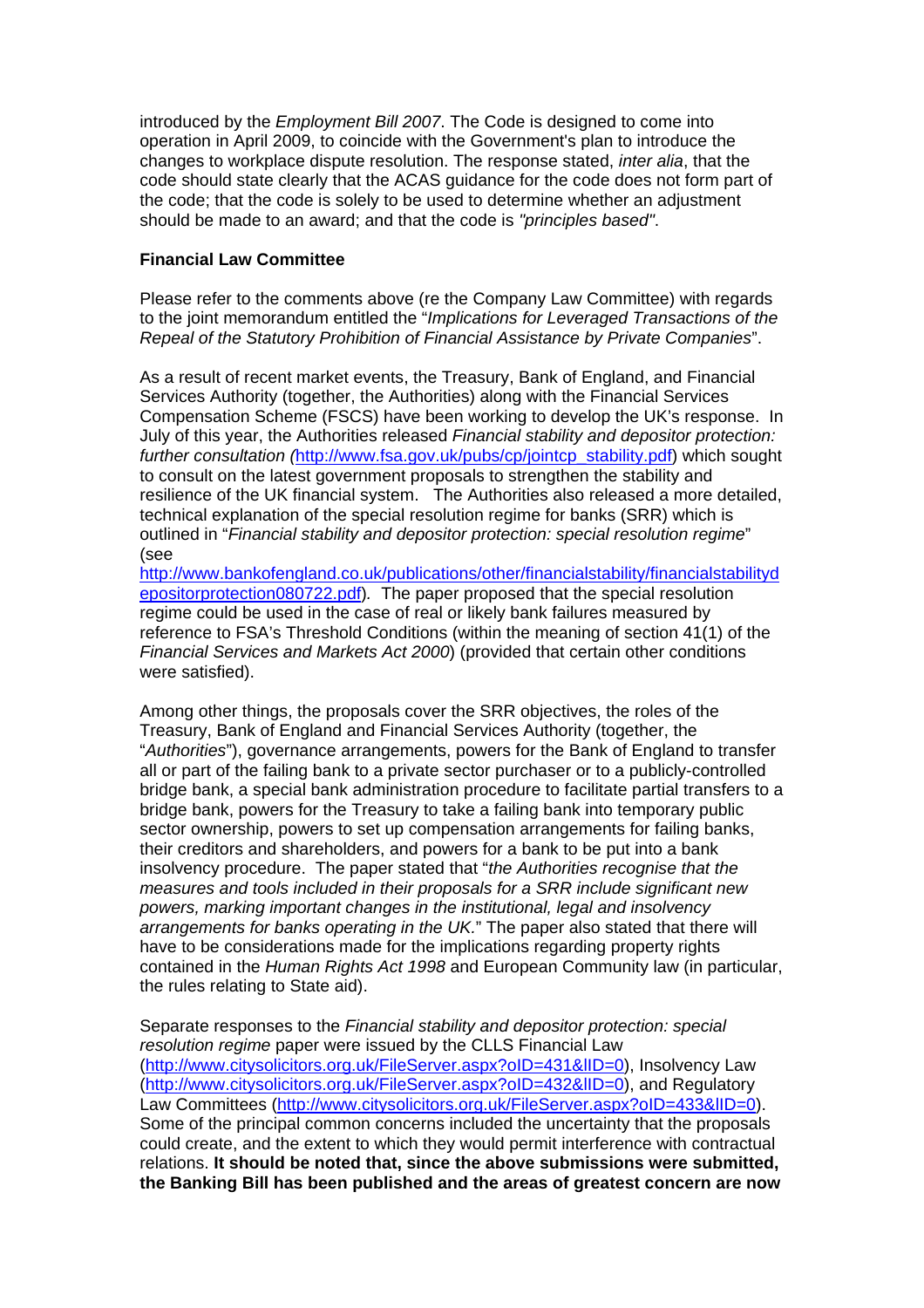**to be dealt with by statutory instrument, which it is hoped will enable these concerns to be effectively addressed.** The CLLS has offered to assist the Government in any way it could.

The Financial Law Committee is also contributing to the review and updating of Part 7 of the *Companies Act 1989*. It may be putting forward comments on the practical difficulties and legal issues connected with the introduction of a separate form of floating charge with different priority rules in Scotland under the *Bankruptcy and Diligence (Scotland) Act 2007* (the *"BAD Act").* Furthermore, it may also be commenting on the effect of proposed changes to the EU Capital Requirements Directive 2006/48/EC, in particular the new Article 122a, on the syndicated loan market.

The Committee also recently responded with detailed comments on the European Commission's Proposal for amendments to Directive 98/26/EC on settlement finality in payment and securities settlement systems and Directive 2002/47/EC on financial collateral arrangements. (The directives are the two main Community instruments in the area of clearing and settlement and financial collateral.) A copy of the Committee's response can be found at <http://www.citysolicitors.org.uk/FileServer.aspx?oID=401&lID=0>

#### **Insolvency Law Committee**

Please refer to the comments above (re the Financial Law Committee) with regards to the *Financial Stability and Depositor Protection: Special Resolution Regime*  consultation paper.

#### **Insurance Law Committee**

The Insurance Law Committee recently responded to FSA CP08/11 ("*With-profits funds - compensation and redress*") (see [http://www.fsa.gov.uk/pubs/cp/cp08\\_11.pdf](http://www.fsa.gov.uk/pubs/cp/cp08_11.pdf) for the consultation paper and

http://www.citysolicitors.org.uk/FileServer.aspx?oID=416&IID=0 for the response). The FSA's proposed changes to the FSA Handbook rules COBS 20.2.24R and 20.2.25R were proposed on the basis that they would rectify:

- The possibility that policyholders are affected unfairly by a firm's retention of assets in the inherited estate as working capital; and
- The lack of a sufficient incentive for proprietary firms to address failures of systems and controls.

The Insurance Law Committee challenged the above propositions, on the basis that they would effectively remove the problem from the with-profits fund and impose it instead on shareholders' interests. The Committee stated, *inter alia*, that the Consultation Paper contained no evidence to suggest that reallocating the cost of compensation and redress to shareholders is likely to have the desired effect. Furthermore, it was noted that the proposals leave in place the rules that the FSA has identified as inadequate (those addressing potential failings) and instead extend the contractual rights of policyholders at the expense of the proprietary interests of shareholders.

The Committee will be reviewing, and if appropriate responding to, further papers likely to be issued by the Law Commission in the context of its work on insurance contract law, including papers on post-contractual good faith which are expected in late autumn 2008. The Committee is also intending to review various aspects of the FSA's regulation of the insurance industry, having regard in particular to the development by the EU of a new insurance solvency directive (Solvency II).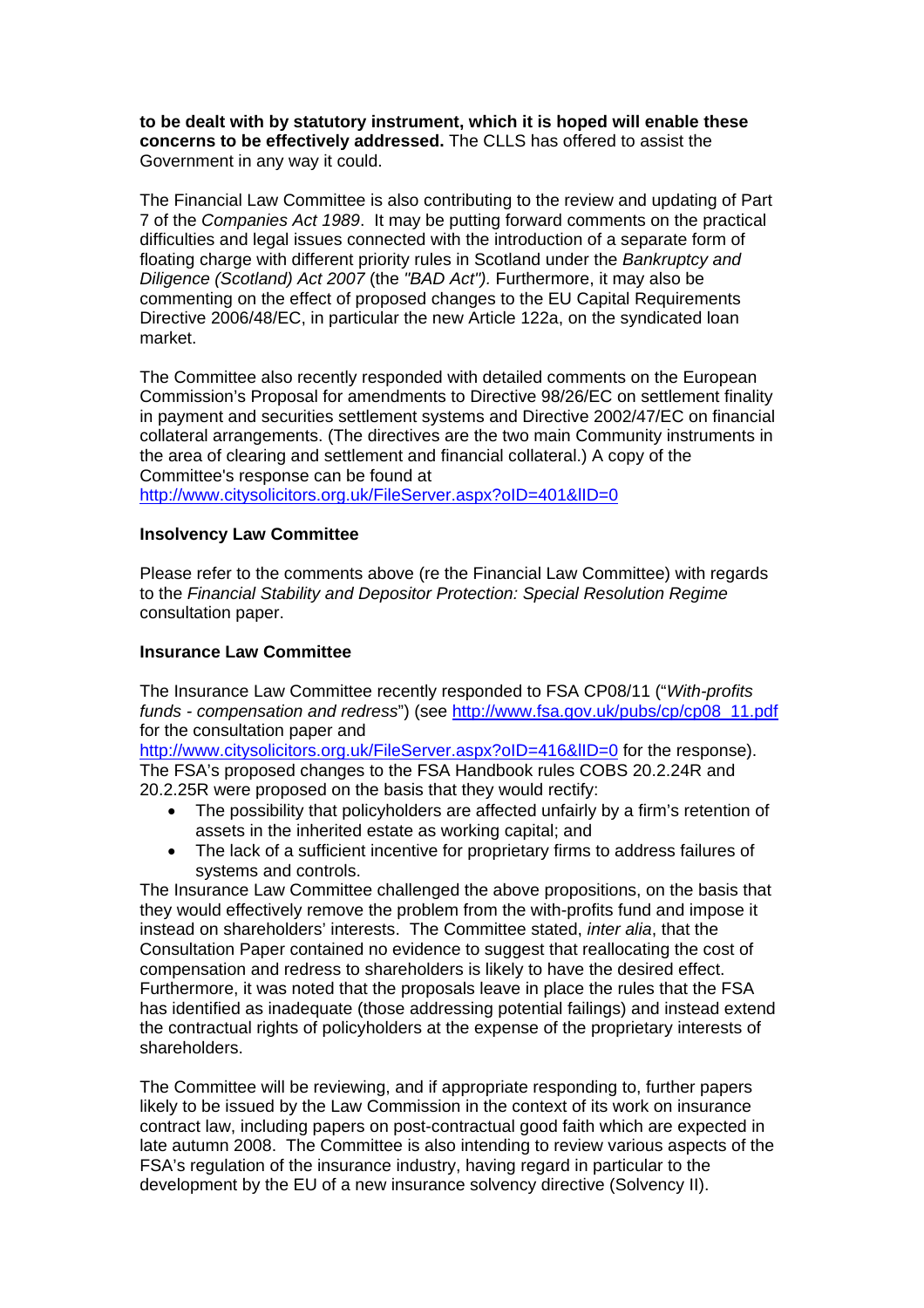#### **Land Law Committee**

The Land Law Committee recently added a note entitled *"Important note to qualify the VAT provisions of the CLLS Certificate of Title 6th edition"* (see http://www.citysolicitors.org.uk/FileServer.aspx?oID=413&IID=0). As the beginning of the note states:

Following recent changes in VAT legislation, some of the VAT provisions of the CLLS Certificate of Title in paragraph 19 of schedule 3 and paragraph 22 of schedule 4 are out of date.

The CLLS will seek the necessary Law Society/SRA approvals to change the form of the Certificate to update those VAT provisions, the updated paragraphs being set out below. In the interim until those approvals have been obtained, the current paragraphs 19 and 22 themselves cannot be changed. Instead, providers of the Certificate may wish to make qualifications to those paragraphs in schedule 5 to the Certificate to reflect the VAT changes. Providers of the Certificate may wish to make such qualifications by incorporating the revised paragraph 19 set out below in part 7C of schedule 5 and the revised paragraph 22 set out below in Part 8C of schedule 5, provided of course that the statements set out below can be made.

# **Litigation Committee**

As stated in the Committee Chairman's report in City Solicitor:

At its recent meeting in September the Committee discussed the current consultation by the Civil Procedure Rules Committee in relation to the proposed amendments to CPR Part 44 to introduce powers in relation to cost capping, and the Committee will be submitting a response later this month.

One of the major issues affecting commercial litigation this year is the current Commercial Court pilot of the procedural changes recommended by the Commercial Court long trials working party in their report of December 2007. The trial period runs until the end of November. The Committee will be holding an open meeting towards the end of November or early December to provide an opportunity for practitioners across the City to discuss the reforms and give feedback to the commercial judges. Details of this event will be available shortly.

The Litigation Committee recently responded to the SRA consultation paper entitled *"Standards for solicitor higher court advocates and outline proposals for a new accreditation scheme"*. The SRA had developed proposals:

- For changes to the *Solicitors' Code of Conduct 2007*; and
- For the operation of a new accreditation scheme for solicitors who wish to obtain SRA recognition of their higher courts advocacy competence.

The Committee's response can be viewed at http://www.citysolicitors.org.uk/Default.aspx?sID=924&IID=0. The response stated, *inter alia*, that the SRA's proposals were sufficient to protect the public interest; that the proposed standards would adequately cover the knowledge and skills that should be expected of a solicitor advocating in the higher Courts; that the proposed standards were set at the appropriate level of a competent solicitor higher Courts advocate (and may perhaps exceed the level required); and that the proposed assessment process appeared to be adequate to establish the competence of the applicant. However, the response raised doubts as to the value of the introduction of an accreditation scheme for advocacy, and did not agree with the suggestion that higher Courts accreditation should be revalidated every five years (as opposed to relying on a CPD-type continuing accreditation system).

# **Planning & Environmental Law Committee**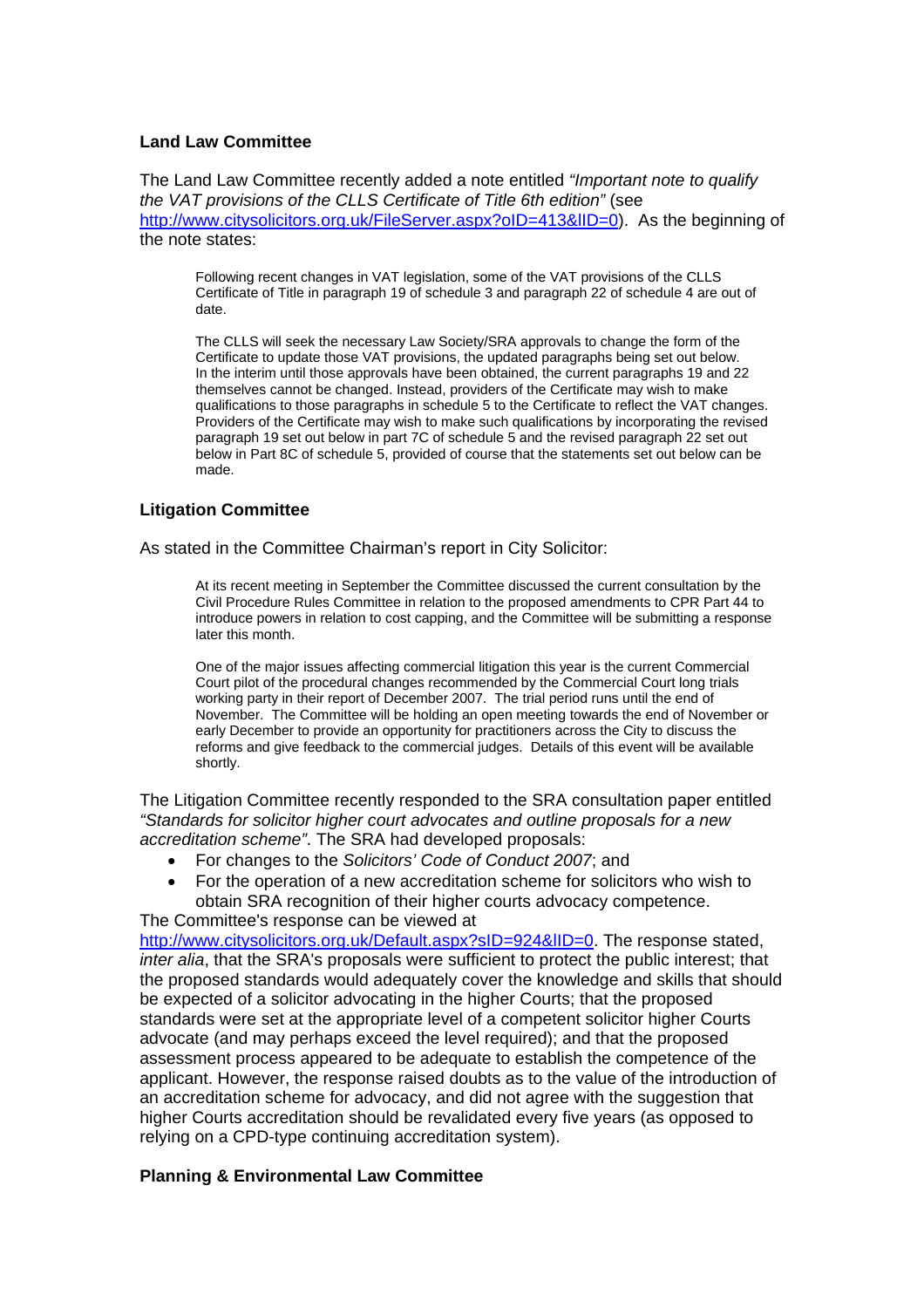The Committee has prepared a submission in response to a consultation by Communities and Local Government regarding the "*Proposed Changes to Planning Policy Statement 6: Planning for Town Centres*" (see

<http://www.communities.gov.uk/publications/planningandbuilding/pp6consultation> for the consultation paper and

http://www.citysolicitors.org.uk/FileServer.aspx?oID=434&IID=0 for the response). The consultation paper sought to refine the policy approach to planning for town centres as set out in the policy statement, rather than to make significant policy changes, and to strengthen the Government's policy on positive planning for town centres. The main proposed changes related to how some planning applications should be considered and tested. The proposals would remove the requirement for an applicant to demonstrate "*need*" for a proposal which is in an edge of centre or out of centre location and which is not in accordance with an up to date development plan strategy. The policy would replace the existing impact assessment with a new impact assessment framework which applicants for proposals outside town centres would need to undertake in certain circumstances.

The Planning and Environmental Law Committee criticised the proposal for not providing a clear and concise statement of national policy. It stated that the competition issues examined by the Competition Commission and Planning Policy Statement 6 ("*PPS6*") must be reconciled. The Committee supported the proposed removal of the need test, but stated that it should be recognised that removal of the test was only likely to be helpful where there would have been an open and shut case against an edge of centre or out of centre proposal. The Committee also stated that *"The holistic assessment advised by PPS6 introduces the identity of the occupier as a material consideration. This is a major departure from the fundamental planning law principle that use rather than ownership is relevant to the application."*

The Committee is continuing to monitor the progress of the *Planning Bill* and the *Climate Change Bill*.

#### **Regulatory Law Committee**

Please refer to the comments above (re the Financial Law Committee) with regards to the "*Financial Stability and Depositor Protection: Special Resolution Regime"*  consultation paper.

Furthermore, as stated in the Committee Chair's report in City Solicitor:

#### A response to CP08/10 and DP08/3

The Committee expressed serious concerns about the FSA proposals in relation to Own Initiative Variations of Permission ("**OIVoP**s"), which are intended as a move to bring about greater transparency. The Committee took the view that the proposals risk sacrificing fairness and it would not be a legitimate use of an OIVoP to 'name and shame' firms without following due process, nor indeed would it be a particularly effective method of publicising FSA concerns about particular conduct. The FSA appears to intend to use OIVoPs not just for supervisory purposes but also as an enforcement tool and the Committee expressed concern that this potentially would be ultra vires. In addition if OIVoPs were to be used as a tool of public censure, the Committee was concerned that they could be used as a way of circumventing the FSA's established disciplinary powers under FSMA. The Committee requested further clarity from the FSA on how it intended a 'streamlined' investigation of public censure cases to operate and noted deep concern over the FSA's intention to publicise confidential information received from firms.